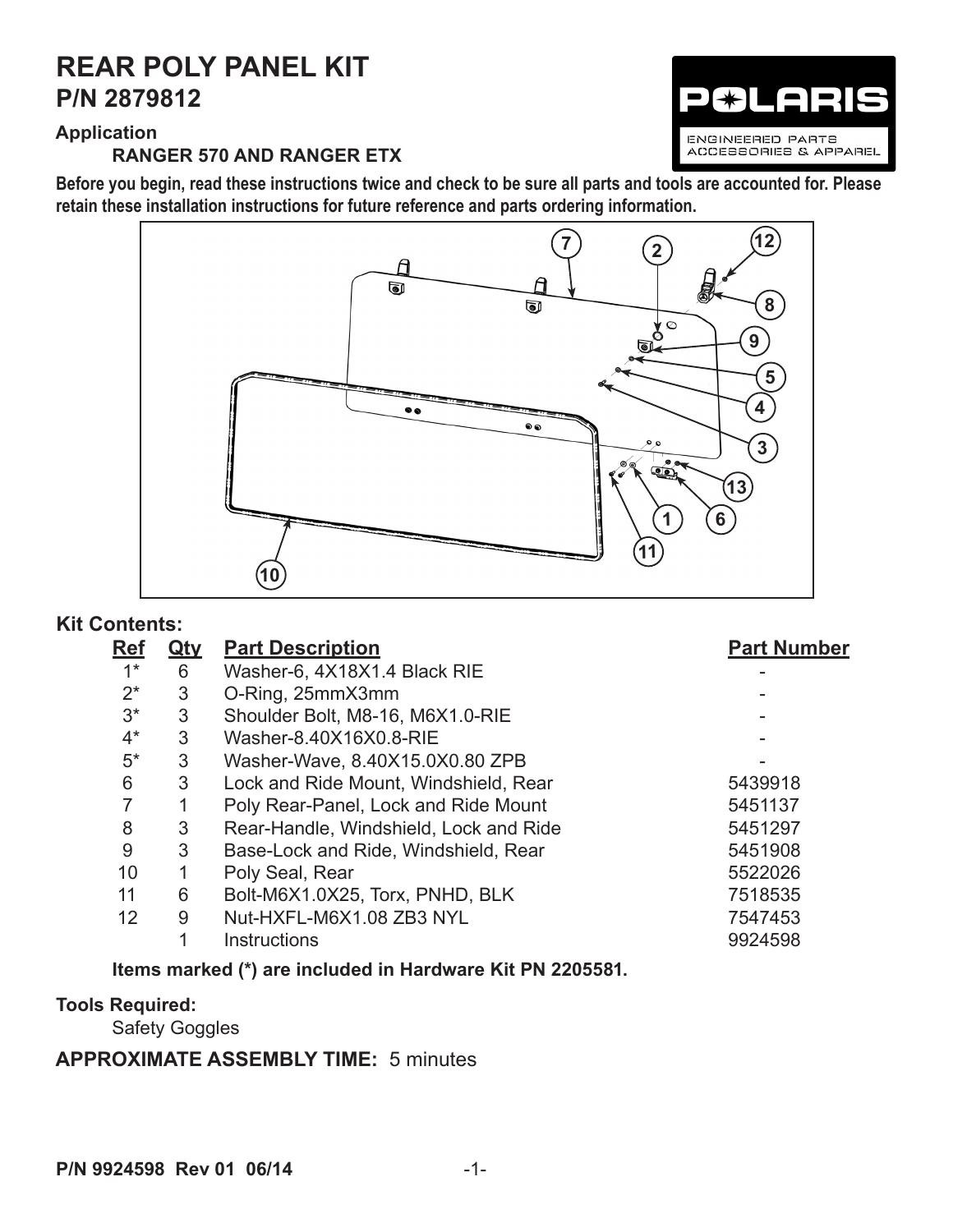**IMPORTANT:** Your Polaris REAR POLY PANEL KIT is exclusively designed for your vehicle. Please read the installation instructions thoroughly before beginning. Installation is easier if the vehicle is clean and free of debris. For your safety, and to ensure a satisfactory installation, perform all installation steps correctly in the sequence shown.

#### **REAR PANEL INSTALLATION INSTRUCTIONS:**

- 1. Place the vehicle in ''PARK''. Turn the key to "OFF" position and remove from the vehicle.
- 2. Turn the handles (PN 5451297) of rear panel in the direction of arrow as shown in Figure 1.



3. Push the rear panel assembly (PN 2879812) onto the ROPS. Figure 2.





4. Clamp the mounts (PN 5439918) of rear panel on the cab frame plate. Figure 3.